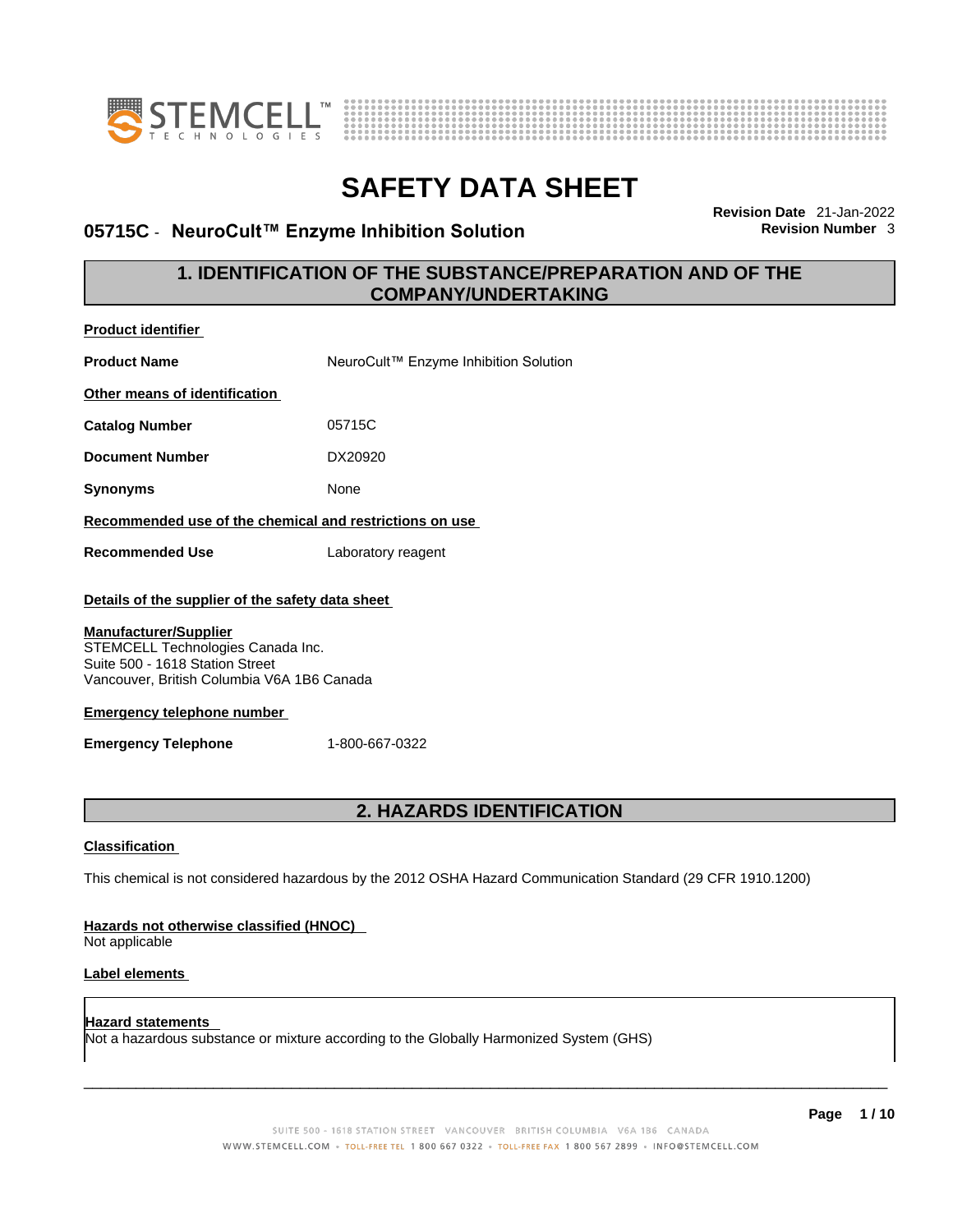



# \_\_\_\_\_\_\_\_\_\_\_\_\_\_\_\_\_\_\_\_\_\_\_\_\_\_\_\_\_\_\_\_\_\_\_\_\_\_\_\_\_\_\_\_\_\_\_\_\_\_\_\_\_\_\_\_\_\_\_\_\_\_\_\_\_\_\_\_\_\_\_\_\_\_\_\_\_\_\_\_\_\_\_\_\_\_\_\_\_\_\_\_\_ **Revision Date** 21-Jan-2022 **05715C** - **NeuroCult™ Enzyme Inhibition Solution Revision Number** 3

The product contains no substances which at their given concentration, are considered to be hazardous to health.

**Appearance** Clear **Physical state** Liquid

**Odor** No data available

**Other Information**  Not applicable

#### **Unknown acute toxicity** 0 % of the mixture consists of ingredient(s) of unknown toxicity

0 % of the mixture consists of ingredient(s) of unknown acute oral toxicity

0 % of the mixture consists of ingredient(s) of unknown acute dermal toxicity

0 % of the mixture consists of ingredient(s) of unknown acute inhalation toxicity (gas)

0 % of the mixture consists of ingredient(s) of unknown acute inhalation toxicity (vapor)

0 % of the mixture consists of ingredient(s) of unknown acute inhalation toxicity (dust/mist)

## **3. COMPOSITION/INFORMATION ON INGREDIENTS**

#### **Substance**

Not applicable.

#### **Mixture**

Not a hazardous substance or mixture according to the Globally Harmonized System (GHS)

\*The exact percentage (concentration) of composition has been withheld as a trade secret.

## **4. FIRST AID MEASURES**

#### **Description of first aid measures**

| <b>Inhalation</b>   | Remove to fresh air.                                                                                                    |
|---------------------|-------------------------------------------------------------------------------------------------------------------------|
| Eye contact         | Rinse thoroughly with plenty of water for at least 15 minutes, lifting lower and upper eyelids.<br>Consult a physician. |
| <b>Skin contact</b> | Wash skin with soap and water.                                                                                          |
| Ingestion           | Clean mouth with water and drink afterwards plenty of water.                                                            |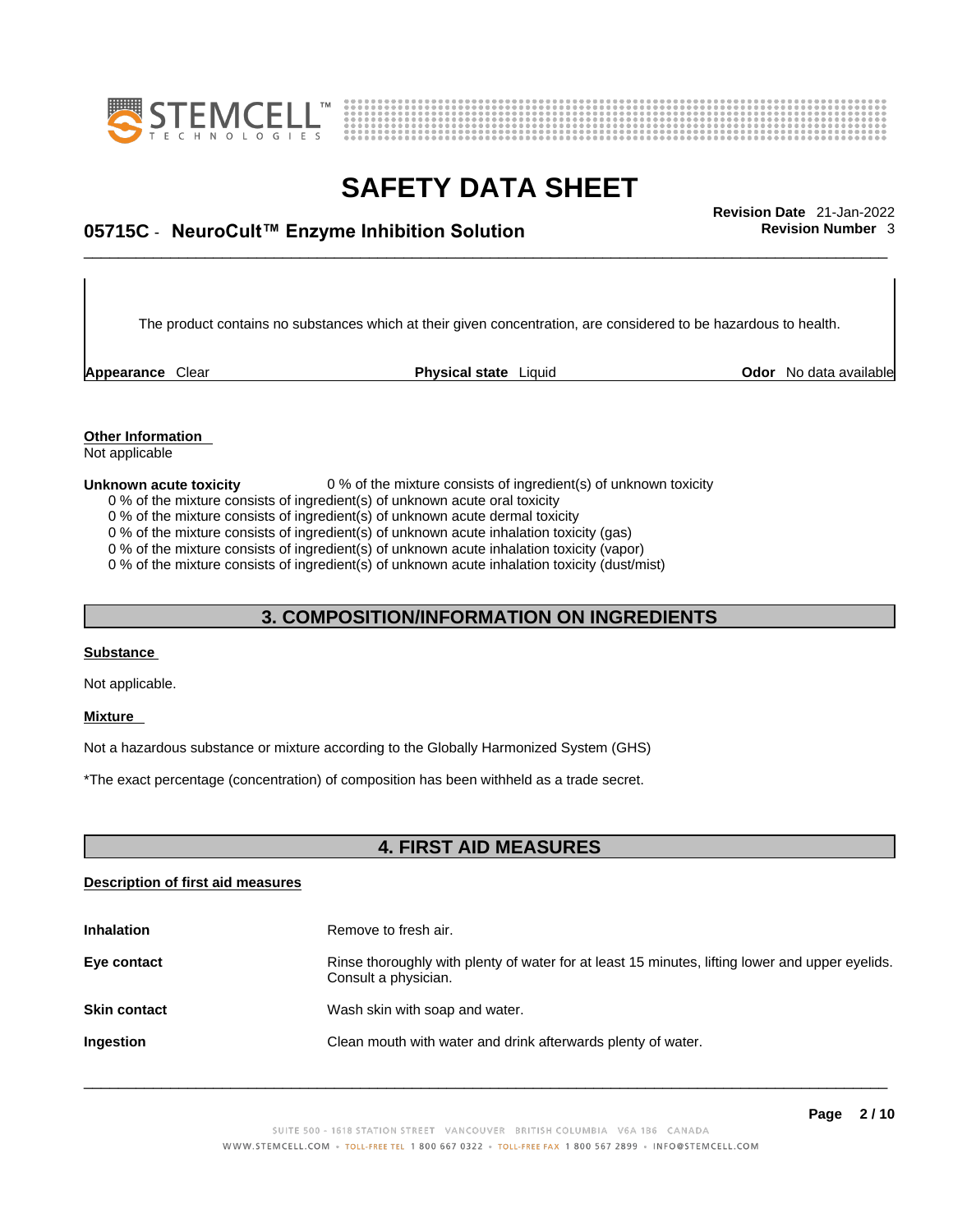



# \_\_\_\_\_\_\_\_\_\_\_\_\_\_\_\_\_\_\_\_\_\_\_\_\_\_\_\_\_\_\_\_\_\_\_\_\_\_\_\_\_\_\_\_\_\_\_\_\_\_\_\_\_\_\_\_\_\_\_\_\_\_\_\_\_\_\_\_\_\_\_\_\_\_\_\_\_\_\_\_\_\_\_\_\_\_\_\_\_\_\_\_\_ **Revision Date** 21-Jan-2022 **05715C** - **NeuroCult™ Enzyme Inhibition Solution Revision Number** 3

| Most important symptoms and effects, both acute and delayed                                                      |                                                                                                                                       |  |  |  |  |
|------------------------------------------------------------------------------------------------------------------|---------------------------------------------------------------------------------------------------------------------------------------|--|--|--|--|
| <b>Symptoms</b>                                                                                                  | No information available.                                                                                                             |  |  |  |  |
| Indication of any immediate medical attention and special treatment needed                                       |                                                                                                                                       |  |  |  |  |
| Note to physicians<br>Treat symptomatically.                                                                     |                                                                                                                                       |  |  |  |  |
|                                                                                                                  |                                                                                                                                       |  |  |  |  |
| <b>5. FIRE-FIGHTING MEASURES</b>                                                                                 |                                                                                                                                       |  |  |  |  |
| <b>Suitable Extinguishing Media</b>                                                                              | Use extinguishing measures that are appropriate to local circumstances and the<br>surrounding environment.                            |  |  |  |  |
| Unsuitable extinguishing media                                                                                   | CAUTION: Use of water spray when fighting fire may be inefficient.                                                                    |  |  |  |  |
| Specific hazards arising from the<br>chemical                                                                    | No information available.                                                                                                             |  |  |  |  |
| <b>Explosion data</b><br><b>Sensitivity to Mechanical Impact None.</b><br><b>Sensitivity to Static Discharge</b> | None.                                                                                                                                 |  |  |  |  |
| Special protective equipment for<br>fire-fighters                                                                | Firefighters should wear self-contained breathing apparatus and full firefighting turnout<br>gear. Use personal protection equipment. |  |  |  |  |

## **6. ACCIDENTAL RELEASE MEASURES**

### **Personal precautions, protective equipment and emergency procedures**

| <b>Personal precautions</b>                          | Ensure adequate ventilation.                                                         |
|------------------------------------------------------|--------------------------------------------------------------------------------------|
|                                                      |                                                                                      |
| <b>Environmental precautions</b>                     |                                                                                      |
| <b>Environmental precautions</b>                     | See Section 12 for additional Ecological Information.                                |
| Methods and material for containment and cleaning up |                                                                                      |
| <b>Methods for containment</b>                       | Prevent further leakage or spillage if safe to do so.                                |
| Methods for cleaning up                              | Pick up and transfer to properly labeled containers.                                 |
| Prevention of secondary hazards                      | Clean contaminated objects and areas thoroughly observing environmental regulations. |
|                                                      |                                                                                      |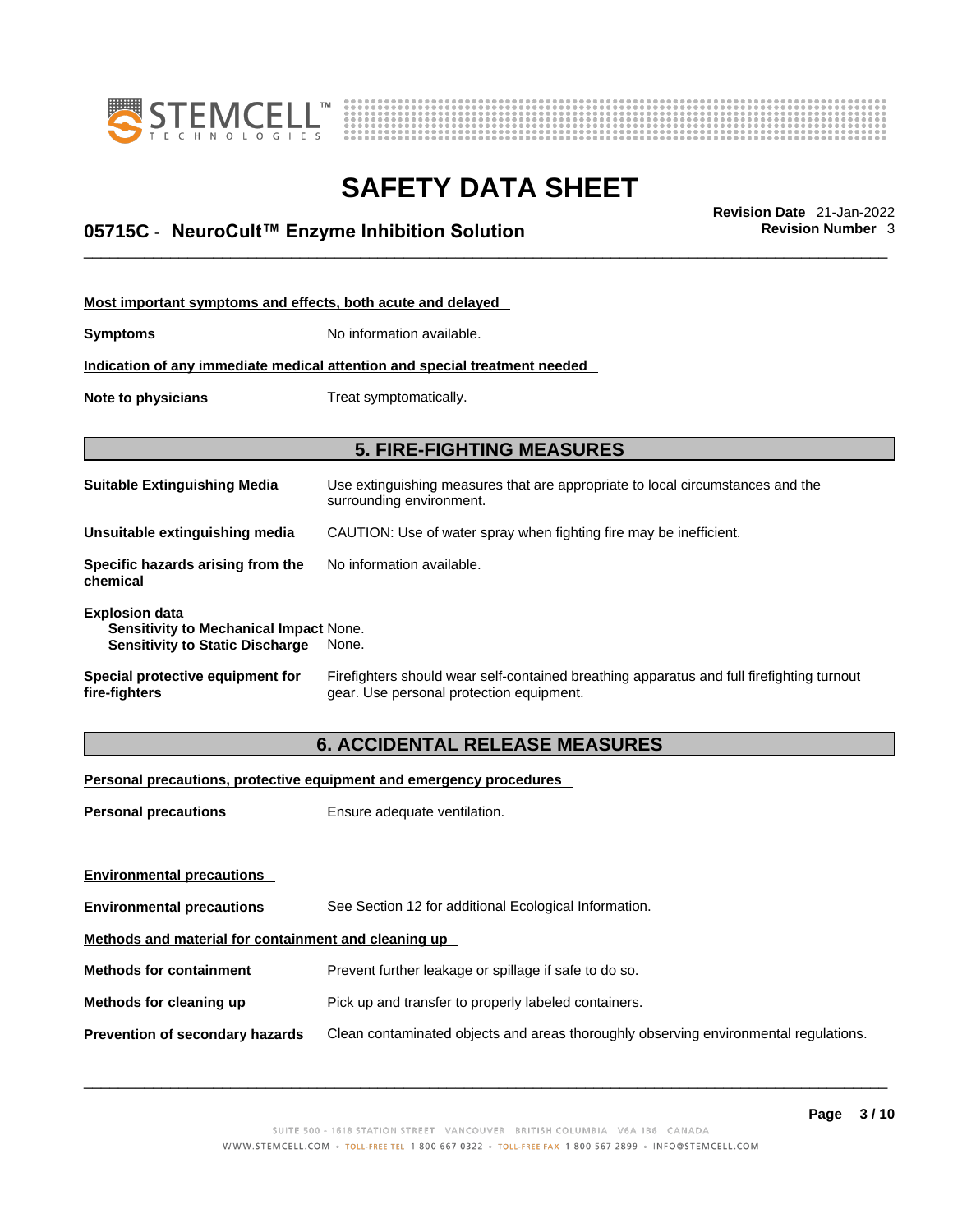



# \_\_\_\_\_\_\_\_\_\_\_\_\_\_\_\_\_\_\_\_\_\_\_\_\_\_\_\_\_\_\_\_\_\_\_\_\_\_\_\_\_\_\_\_\_\_\_\_\_\_\_\_\_\_\_\_\_\_\_\_\_\_\_\_\_\_\_\_\_\_\_\_\_\_\_\_\_\_\_\_\_\_\_\_\_\_\_\_\_\_\_\_\_ **Revision Date** 21-Jan-2022 **05715C** - **NeuroCult™ Enzyme Inhibition Solution Revision Number** 3

**7. HANDLING AND STORAGE Precautions for safe handling Advice on safe handling** Handle in accordance with good industrial hygiene and safety practice. **Conditions for safe storage, including any incompatibilities Storage Conditions** Store in accordance with information listed on the Product Information Sheet (PIS). **8. EXPOSURE CONTROLS/PERSONAL PROTECTION Control parameters Exposure Limits** This product, as supplied, does not contain any hazardous materials with occupational exposure limits established by the region specific regulatory bodies. **Appropriate engineering controls Engineering controls** Showers Eyewash stations Ventilation systems. **Individual protection measures, such as personal protective equipment Eye/face protection** No special protective equipment required. **Skin and body protection** No special protective equipment required. **Respiratory protection** No protective equipment is needed under normal use conditions. If exposure limits are exceeded or irritation is experienced, ventilation and evacuation may be required. **General hygiene considerations** Handle in accordance with good industrial hygiene and safety practice.

## **9. PHYSICAL AND CHEMICAL PROPERTIES**

**Information on basic physical and chemical properties Physical state** Liquid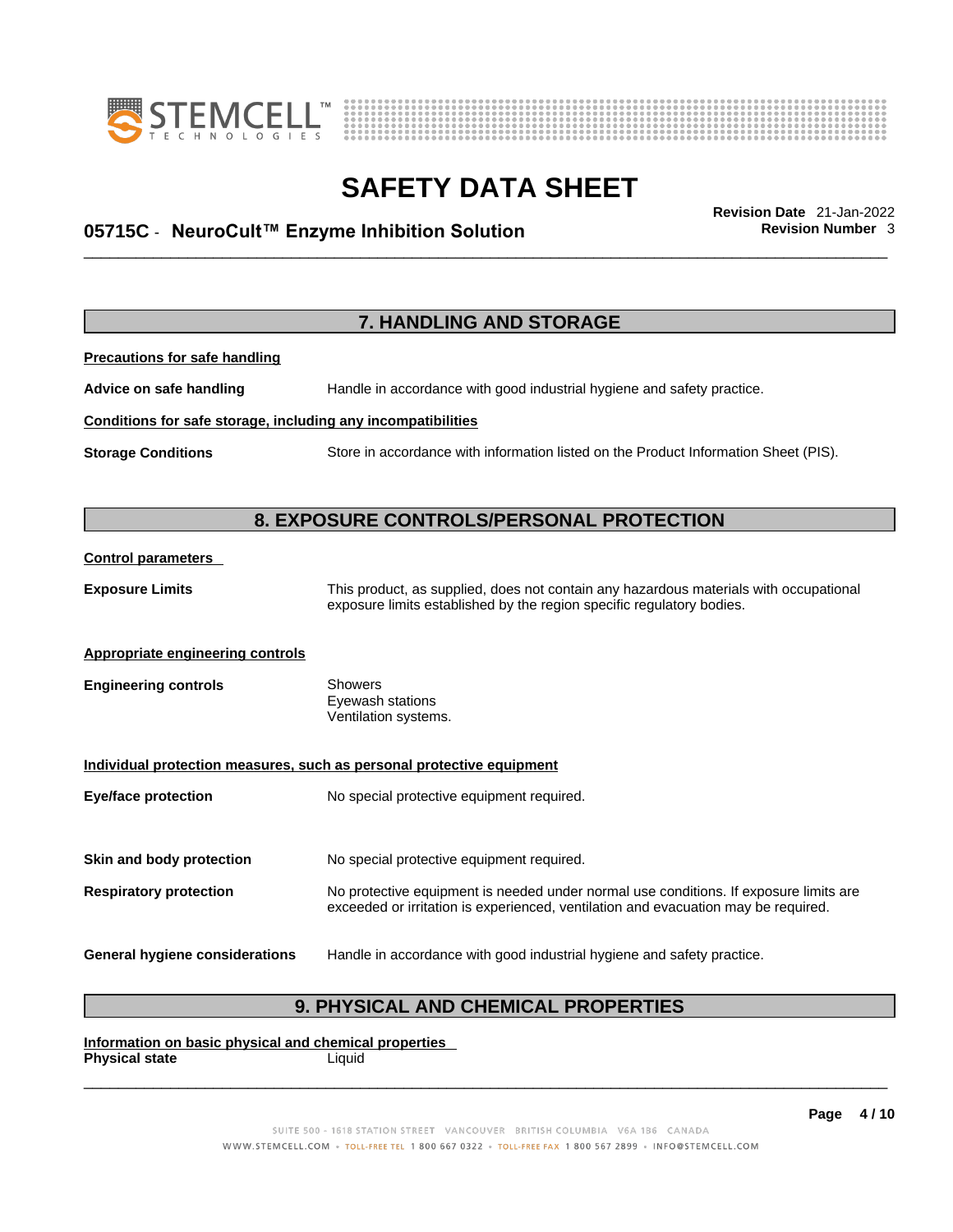



# \_\_\_\_\_\_\_\_\_\_\_\_\_\_\_\_\_\_\_\_\_\_\_\_\_\_\_\_\_\_\_\_\_\_\_\_\_\_\_\_\_\_\_\_\_\_\_\_\_\_\_\_\_\_\_\_\_\_\_\_\_\_\_\_\_\_\_\_\_\_\_\_\_\_\_\_\_\_\_\_\_\_\_\_\_\_\_\_\_\_\_\_\_ **Revision Date** 21-Jan-2022 **05715C** - **NeuroCult™ Enzyme Inhibition Solution Revision Number** 3

**Appearance Clear Color** orange

**Explosive properties**<br> **Oxidizing properties**<br> **Oxidizing properties**<br> **No information available Oxidizing properties Property Remarks • Remarks • Remarks • Remarks • Remarks • Remarks • Remarks • Method pH**<br> **No data available** Mome known<br> **No data available** Mome known<br>
None known **Melting point / freezing point** No data available<br> **Boiling point / boiling range** No data available **Boiling point / boiling range** No data available **None known**<br>
No data available **None known**<br>
None known **Evaporation rate Cone Cone Access Mone Cone Cone Cone Access Provident Cone Cone Access Provident Cone known**<br> **Flammability (solid. gas)** No data available Cone Cone Known **Flammability (solid, gas)** No data available None known **Flammability Limit in Air None known None known Upper flammability limit:** No data available **Lower flammability limit:** No data available **Vapor pressure** 1980 in the Modata available 1980 in the known None known<br> **Vapor density** 1980 in the None Known None known None known **Vapor density** No data available None known **Relative density Water solubility** No data available None known **Solubility in other solvents** No data available None known **Partition coefficient**<br> **Autoignition temperature**<br>
No data available None Known<br>
None known **Autoignition temperature** Mo data available Mone known<br> **Decomposition temperature** No data available None known **Decomposition temperature** No data available<br> **Kinematic viscosity** No data available **Kinematic viscosity No data available None known**<br> **Discussible No data available None known**<br>
None known **Dynamic viscosity No data available None known** 

**Other Information Softening point**<br> **Molecular weight**<br> **Molecular weight**<br> **Molecular weight**<br> **Molecular weight Molecular formula** No information available **VOC Content (%)**<br> **Content (%)**<br>
No information available<br>
No information available **Bulk density No information available** 

**Odor** No data available No data available

**No data available** 

## **10. STABILITY AND REACTIVITY**

| <b>Reactivity</b>                                                       | No information available.                                 |
|-------------------------------------------------------------------------|-----------------------------------------------------------|
| <b>Chemical stability</b>                                               | Stable under recommended transport or storage conditions. |
| <b>Possibility of hazardous reactions</b> None under normal processing. |                                                           |
| <b>Conditions to avoid</b>                                              | None known based on information supplied.                 |
| Incompatible materials                                                  | None known based on information supplied.                 |

**No information available** 

**No information available**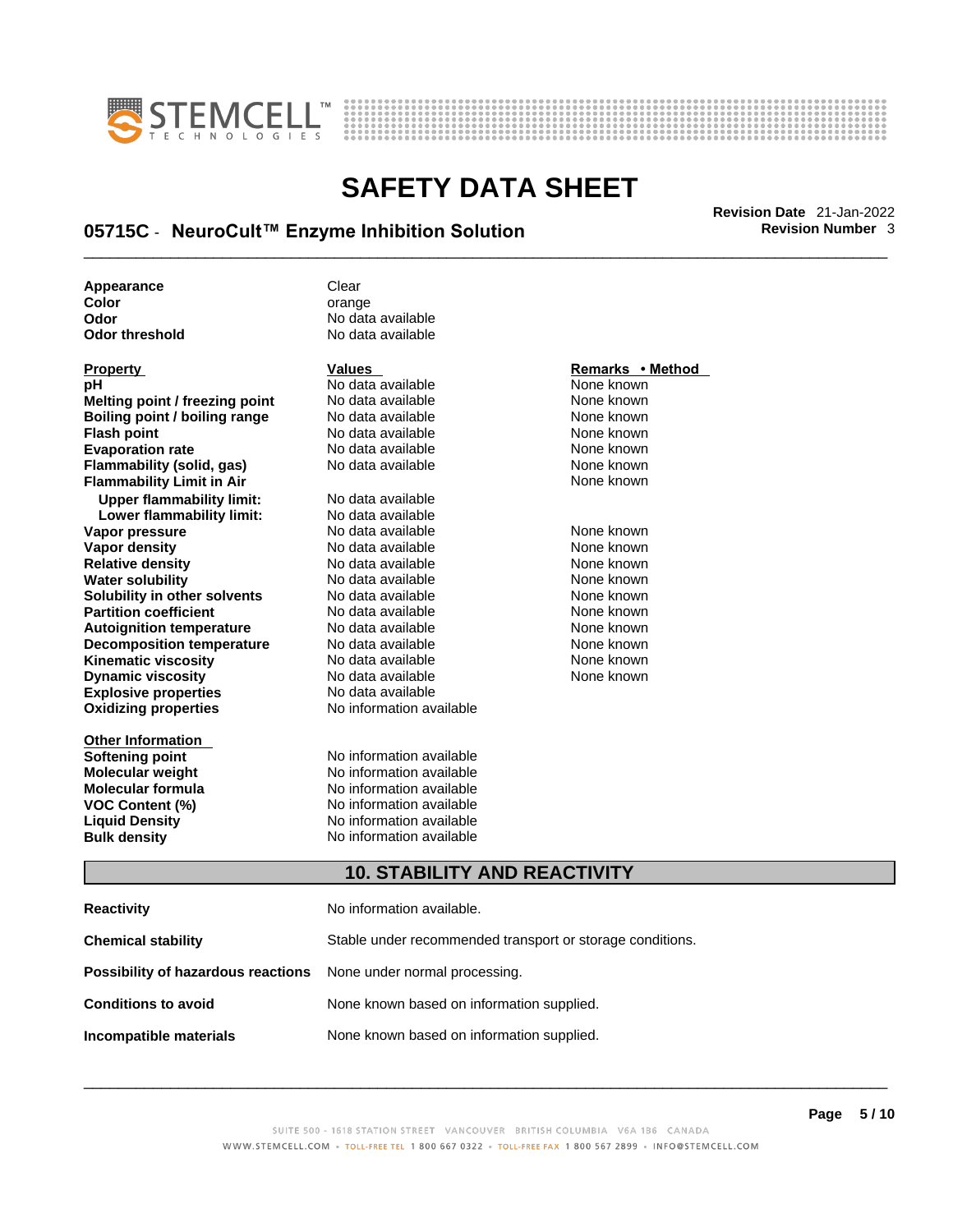



# \_\_\_\_\_\_\_\_\_\_\_\_\_\_\_\_\_\_\_\_\_\_\_\_\_\_\_\_\_\_\_\_\_\_\_\_\_\_\_\_\_\_\_\_\_\_\_\_\_\_\_\_\_\_\_\_\_\_\_\_\_\_\_\_\_\_\_\_\_\_\_\_\_\_\_\_\_\_\_\_\_\_\_\_\_\_\_\_\_\_\_\_\_ **Revision Date** 21-Jan-2022 **05715C** - **NeuroCult™ Enzyme Inhibition Solution Revision Number** 3

**Hazardous decomposition products** None known based on information supplied.

## **11. TOXICOLOGICAL INFORMATION**

**Information on likely routes of exposure**

**Product Information**

| <b>Inhalation</b>                                                                                                      | Specific test data for the substance or mixture is not available.                                                                                                                                                                                                                                                                                                                                                                                                                                                         |
|------------------------------------------------------------------------------------------------------------------------|---------------------------------------------------------------------------------------------------------------------------------------------------------------------------------------------------------------------------------------------------------------------------------------------------------------------------------------------------------------------------------------------------------------------------------------------------------------------------------------------------------------------------|
| Eye contact                                                                                                            | Specific test data for the substance or mixture is not available.                                                                                                                                                                                                                                                                                                                                                                                                                                                         |
| <b>Skin contact</b>                                                                                                    | Specific test data for the substance or mixture is not available.                                                                                                                                                                                                                                                                                                                                                                                                                                                         |
| Ingestion                                                                                                              | Specific test data for the substance or mixture is not available.                                                                                                                                                                                                                                                                                                                                                                                                                                                         |
|                                                                                                                        | Symptoms related to the physical, chemical and toxicological characteristics                                                                                                                                                                                                                                                                                                                                                                                                                                              |
| <b>Symptoms</b>                                                                                                        | No information available.                                                                                                                                                                                                                                                                                                                                                                                                                                                                                                 |
| <b>Numerical measures of toxicity</b><br><b>Acute toxicity</b><br>Unknown acute toxicity<br><b>Product Information</b> | 0 % of the mixture consists of ingredient(s) of unknown toxicity<br>0 % of the mixture consists of ingredient(s) of unknown acute oral toxicity<br>0 % of the mixture consists of ingredient(s) of unknown acute dermal toxicity<br>0 % of the mixture consists of ingredient(s) of unknown acute inhalation toxicity (gas)<br>0 % of the mixture consists of ingredient(s) of unknown acute inhalation toxicity (vapor)<br>0 % of the mixture consists of ingredient(s) of unknown acute inhalation toxicity (dust/mist) |
|                                                                                                                        | Delayed and immediate effects as well as chronic effects from short and long-term exposure                                                                                                                                                                                                                                                                                                                                                                                                                                |
| Skin corrosion/irritation                                                                                              | No information available.                                                                                                                                                                                                                                                                                                                                                                                                                                                                                                 |
| <b>Product Information</b>                                                                                             |                                                                                                                                                                                                                                                                                                                                                                                                                                                                                                                           |
| Serious eye damage/eye irritation                                                                                      | No information available.                                                                                                                                                                                                                                                                                                                                                                                                                                                                                                 |
| <b>Product Information</b>                                                                                             |                                                                                                                                                                                                                                                                                                                                                                                                                                                                                                                           |
| Respiratory or skin sensitization                                                                                      | No information available.                                                                                                                                                                                                                                                                                                                                                                                                                                                                                                 |

Product Information

**Germ cell mutagenicity** No information available.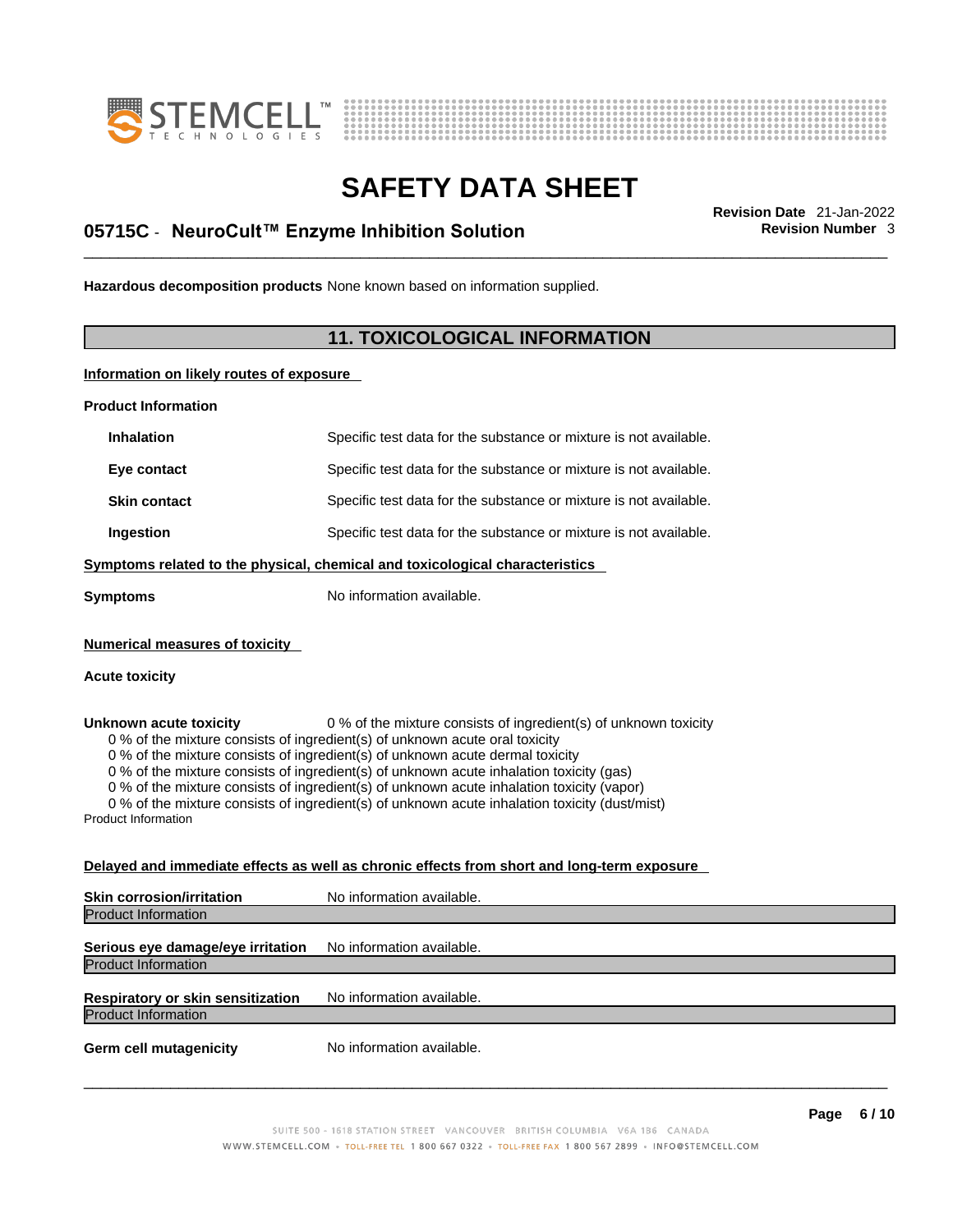



# \_\_\_\_\_\_\_\_\_\_\_\_\_\_\_\_\_\_\_\_\_\_\_\_\_\_\_\_\_\_\_\_\_\_\_\_\_\_\_\_\_\_\_\_\_\_\_\_\_\_\_\_\_\_\_\_\_\_\_\_\_\_\_\_\_\_\_\_\_\_\_\_\_\_\_\_\_\_\_\_\_\_\_\_\_\_\_\_\_\_\_\_\_ **Revision Date** 21-Jan-2022 **05715C** - **NeuroCult™ Enzyme Inhibition Solution Revision Number** 3

| <b>Product Information</b>             |                                                                                                                    |
|----------------------------------------|--------------------------------------------------------------------------------------------------------------------|
| Carcinogenicity                        | No information available.                                                                                          |
| <b>Reproductive toxicity</b>           | No information available<br><b>Product Information</b>                                                             |
| <b>STOT - single exposure</b>          | No information available.<br><b>Product Information</b>                                                            |
| <b>STOT - repeated exposure</b>        | No information available.<br><b>Product Information</b>                                                            |
| <b>Aspiration hazard</b>               | No information available.                                                                                          |
|                                        | <b>12. ECOLOGICAL INFORMATION</b>                                                                                  |
| Ecotoxicity                            |                                                                                                                    |
|                                        | <b>Product Information</b>                                                                                         |
| <b>Persistence and degradability</b>   | No information available.                                                                                          |
| <b>Bioaccumulation</b>                 | There is no data for this product.                                                                                 |
| Other adverse effects                  | No information available.                                                                                          |
|                                        | <b>13. DISPOSAL CONSIDERATIONS</b>                                                                                 |
| Waste treatment methods                |                                                                                                                    |
| Waste from residues/unused<br>products | Dispose of in accordance with local regulations. Dispose of waste in accordance with<br>environmental legislation. |
| <b>Contaminated packaging</b>          | Do not reuse empty containers.                                                                                     |
|                                        |                                                                                                                    |

# **14. TRANSPORT INFORMATION**

DOT Not regulated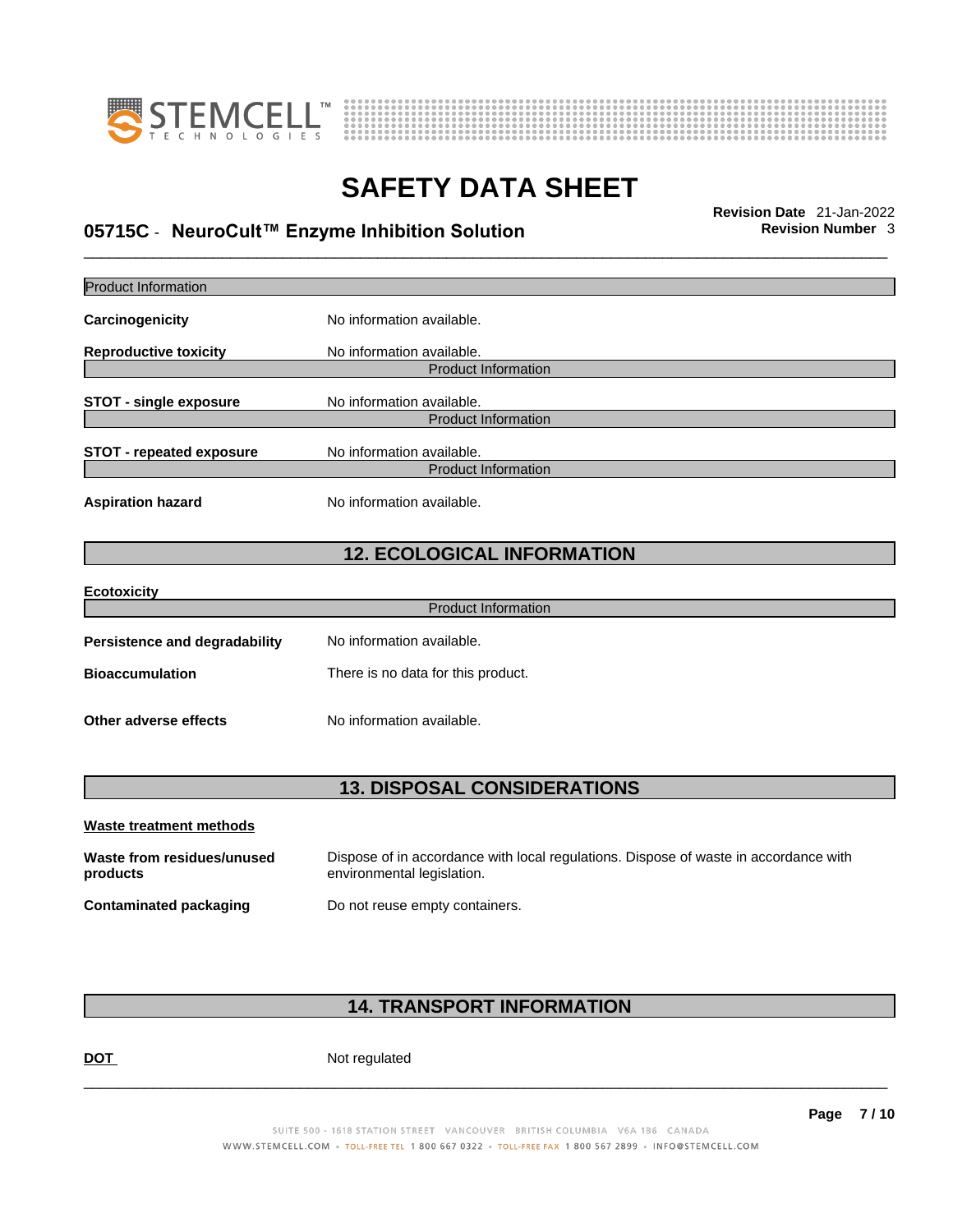



# \_\_\_\_\_\_\_\_\_\_\_\_\_\_\_\_\_\_\_\_\_\_\_\_\_\_\_\_\_\_\_\_\_\_\_\_\_\_\_\_\_\_\_\_\_\_\_\_\_\_\_\_\_\_\_\_\_\_\_\_\_\_\_\_\_\_\_\_\_\_\_\_\_\_\_\_\_\_\_\_\_\_\_\_\_\_\_\_\_\_\_\_\_ **Revision Date** 21-Jan-2022 **05715C** - **NeuroCult™ Enzyme Inhibition Solution Revision Number** 3

| <b>TDG</b>  | Not regulated |
|-------------|---------------|
| <b>MEX</b>  | Not regulated |
| ICAO (air)  | Not regulated |
| <b>IATA</b> | Not regulated |
| <b>IMDG</b> | Not regulated |
| <b>RID</b>  | Not regulated |
| <b>ADR</b>  | Not regulated |
| <b>ADN</b>  | Not regulated |

## **15. REGULATORY INFORMATION**

| <b>International Inventories</b> |                 |  |
|----------------------------------|-----------------|--|
| <b>TSCA</b>                      | Does not comply |  |
| <b>DSL/NDSL</b>                  | Does not comply |  |
| <b>EINECS/ELINCS</b>             | Does not comply |  |
| <b>ENCS</b>                      | Does not comply |  |
| <b>IECSC</b>                     | Does not comply |  |
| <b>KECL</b>                      | Does not comply |  |
| <b>PICCS</b>                     | Does not comply |  |
| <b>AICS</b>                      | Does not comply |  |
|                                  |                 |  |

 **Legend:** 

 **TSCA** - United States Toxic Substances Control Act Section 8(b) Inventory

 **DSL/NDSL** - Canadian Domestic Substances List/Non-Domestic Substances List

 **EINECS/ELINCS** - European Inventory of Existing Chemical Substances/European List of Notified Chemical Substances

 **ENCS** - Japan Existing and New Chemical Substances

 **IECSC** - China Inventory of Existing Chemical Substances

 **KECL** - Korean Existing and Evaluated Chemical Substances

 **PICCS** - Philippines Inventory of Chemicals and Chemical Substances

 **AICS** - Australian Inventory of Chemical Substances

#### **US Federal Regulations**

#### **SARA 313**

Section 313 of Title III of the Superfund Amendments and Reauthorization Act of 1986 (SARA). This product does not contain any chemicals which are subject to the reporting requirements of the Act and Title 40 of the Code of Federal Regulations, Part 372.

| No |  |
|----|--|
| N٥ |  |
|    |  |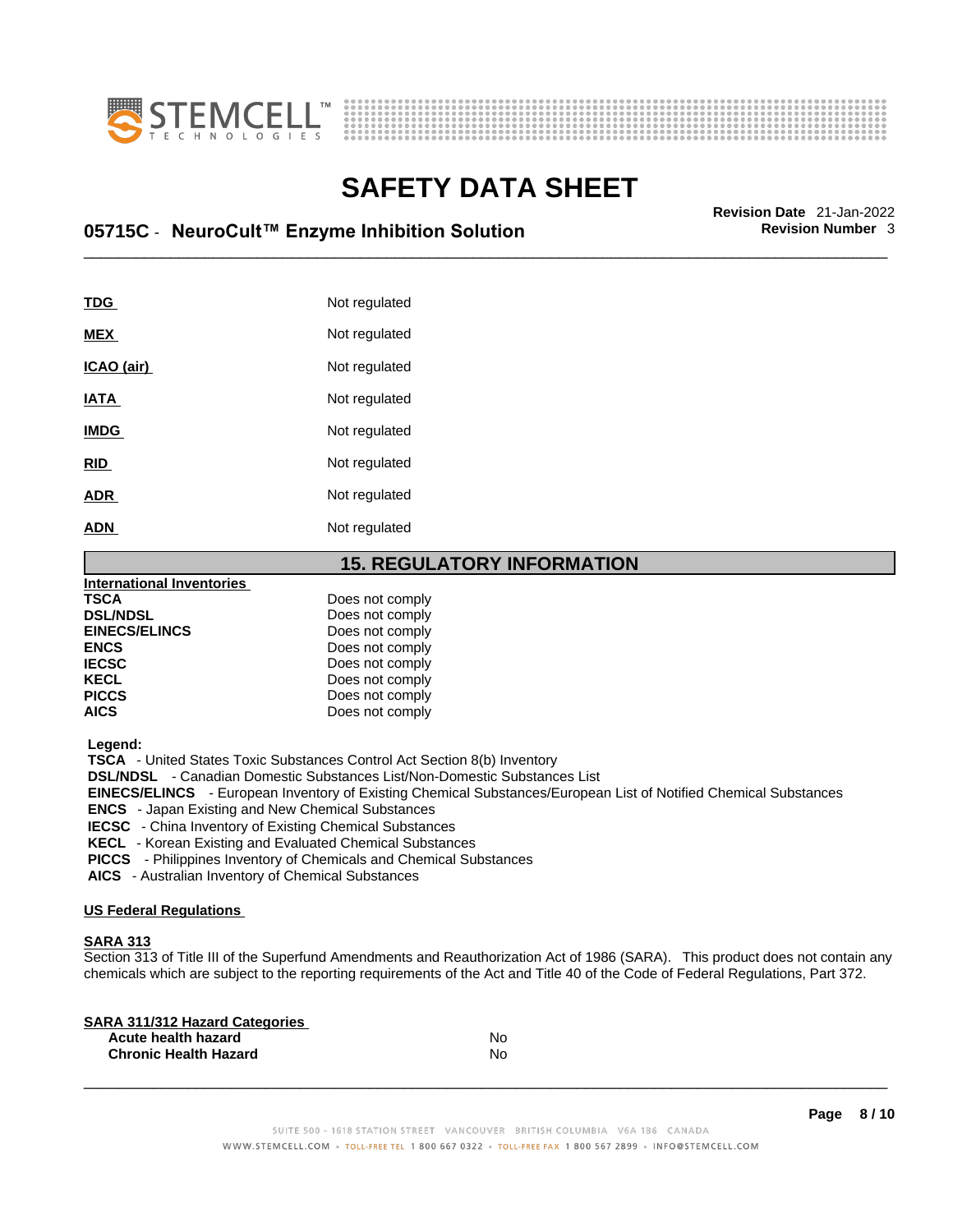



# \_\_\_\_\_\_\_\_\_\_\_\_\_\_\_\_\_\_\_\_\_\_\_\_\_\_\_\_\_\_\_\_\_\_\_\_\_\_\_\_\_\_\_\_\_\_\_\_\_\_\_\_\_\_\_\_\_\_\_\_\_\_\_\_\_\_\_\_\_\_\_\_\_\_\_\_\_\_\_\_\_\_\_\_\_\_\_\_\_\_\_\_\_ **Revision Date** 21-Jan-2022 **05715C** - **NeuroCult™ Enzyme Inhibition Solution Revision Number** 3

| Fire hazard                       | No |
|-----------------------------------|----|
| Sudden release of pressure hazard | No |
| Reactive Hazard                   | No |

#### **CWA** (Clean Water Act)

This product does not contain any substances regulated as pollutants pursuant to the Clean Water Act (40 CFR 122.21 and 40 CFR 122.42).

#### **CERCLA**

This material, as supplied, does not contain any substances regulated as hazardous substances under the Comprehensive Environmental Response Compensation and Liability Act (CERCLA) (40 CFR 302) or the Superfund Amendments and Reauthorization Act (SARA) (40 CFR 355). There may be specific reporting requirements at the local, regional, or state level pertaining to releases of this material.

#### **US State Regulations**

#### **California Proposition 65**

This product does not contain any Proposition 65 chemicals.

#### **U.S. State Right-to-Know Regulations**

#### **US State Regulations**

| Chemical name     | New<br><b>Jersey</b> | <b>Massachusetts</b> | Pennsylvania |
|-------------------|----------------------|----------------------|--------------|
| Water             |                      |                      |              |
| 7700.<br>732-18-5 |                      |                      |              |

#### **U.S. EPA Label Information**

**EPA Pesticide Registration Number** Not applicable

## **16. OTHER INFORMATION, INCLUDING DATE OF PREPARATION OF THE LAST REVISION**

**Prepared By, Cuality Control. STEMCELL Technologies Canada Inc.** 

**Revision Date** 21-Jan-2022

**Revision Note** Noinformation available.

### **Disclaimer**

The information provided in this Safety Data Sheet is correct to the best of our knowledge, information and belief at the date of its publication. The information given is designed only as a guidance for safe handling, use, processing, storage, transportation, disposal and release and is not to be considered a warranty or quality specification. The information relates only to the specific material designated and may not be valid for such material used in combination with any other